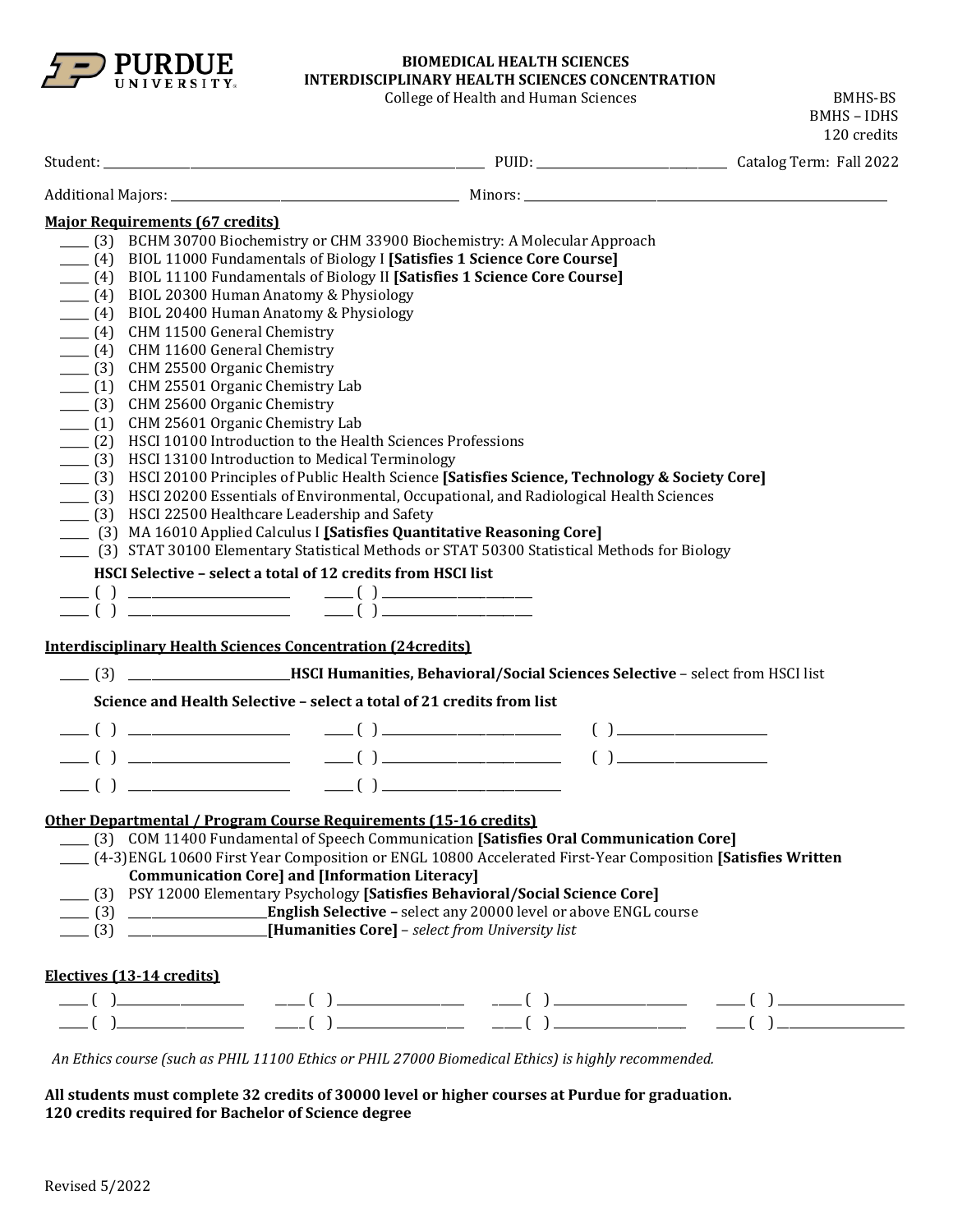University Foundational Learning Outcomes List: <https://www.purdue.edu/provost/students/s-initiatives/curriculum/courses.html>

#### HSCI Selective List – select 12 credits

|                       | HSCI 30500 Basics of Oncology                                             |
|-----------------------|---------------------------------------------------------------------------|
|                       | HSCI 31000 Imaging in Medicine                                            |
|                       | HSCI 33300 Introduction to Immunology                                     |
|                       | HSCI 33400 Lung Physiology and Medicine                                   |
|                       | HSCI 33500 Heart Physiology and Medicine                                  |
|                       | HSCI 34500 Introduction to Occupational and Environmental Health Sciences |
|                       | HSCI 34600 Industrial Hygiene Engineering Control                         |
|                       | HSCI 34800 Industrial Hygiene Instrumentation Techniques                  |
|                       | HSCI 36000 Everyday Toxicology: Poisonings from Clinics to Courtrooms     |
|                       | HSCI 41500 Introduction to Nuclear and Radiological Source Security       |
|                       | HSCI 42000 Applied Anatomy for Medicine                                   |
| HSCI 56000 Toxicology |                                                                           |
|                       | HSCI 56200 Analytical Toxicology and Pathology                            |
|                       | HSCI 58000 Occupational Safety and Ergonomics                             |
|                       | HSCI 58001 Occupational Biomechanics and Ergonomics Laboratory            |
|                       |                                                                           |

HSCI Humanities, Behavioral/Social Sciences Selectives List - select any course(s) from the following subjects:

American Sign Language (ASL) Anthropology (ANTH) Arabic (ARAB) Art & Design (AD) Chinese (CHNS) Classics (CLCS) Communication (COM) Dance (DANC) Economics (ECON) English (ENGL) French (FR) German (GER) Greek (GREK) Hebrew (HEBR) History (HIST) Interdisciplinary Studies (IDIS) Italian (ITAL) Japanese (JPNS) Korean (KOR) Latin (LTN) Music (MUS) Philosophy (PHIL) Political Science (POL) Portuguese (PTGS) Psychology (PSY) Russian (RUS) Sociology (SOC) Spanish (SPAN) Theatre (THTR)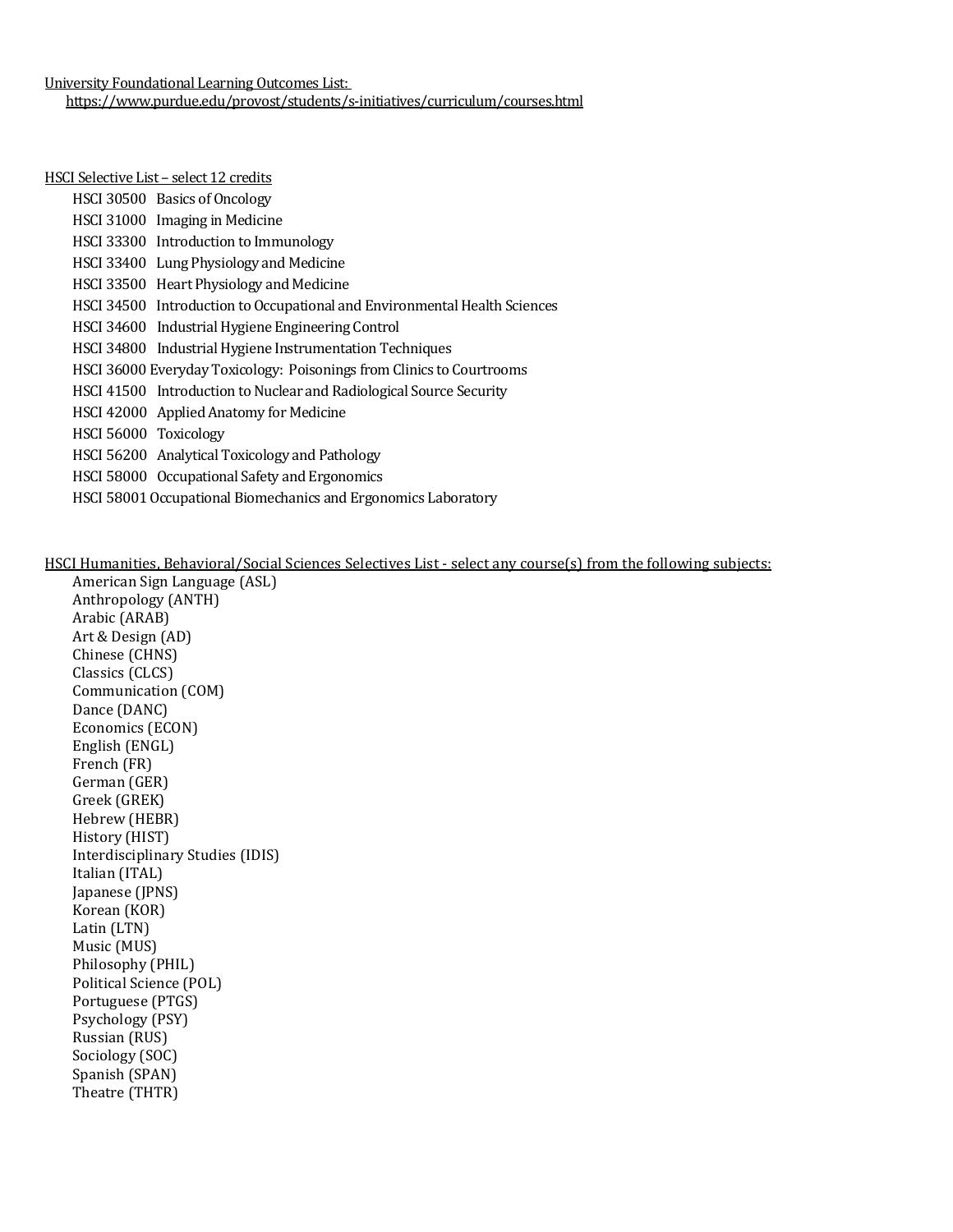Science and Health Selective

Any 30000 or above offering in the following areas: BCHM CHM **NUTR** 

*or* 

Any 20000 or above offering in the following areas: ANSC BIOL ENTM **HDFS** HK MA PHYS PSY PUBH

### *or*

Select offerings: AGRY 32000 Genetics AGRY 32100 Genetics Laboratory ANTH 20400 Human Origins ANTH 21200 Culture, Food & Health ANTH 53400 Human Osteology MA 16020 Applied Calculus II MA 16200 Plane Analytic Geometry & Calculus II MA 16600 Analytical Geometry & Calculus II PHYS 17200 Modern Mechanics VM 10200 Career in Veterinary Medicine

A student may elect the Pass / Not-Pass (P/NP) grading option for elective courses only, unless an academic unit requires that a specific departmental course/s be taken P/NP. Students may elect to take University Core Curriculum courses P/NP; however, some major Plans of Study require courses that also fulfill UCC foundational outcomes. In such cases, students may not elect the P/NP option. A maximum of 24 credits of elective courses under the P/NP grading option can be used toward graduation requirements. For further information, students should refer to the College of Health and Human Sciences P/NP Policy.

Students are encouraged to use this advising worksheet as a resource when planning progress toward completion of degree requirements. An Academic Advisor may be contacted for assistance in interpreting this worksheet. This worksheet is not an academic transcript, and it is not official notification of completion of degree or certificate requirements. The University Catalog is the authoritative source for displaying plans of study. The student is ultimately responsible for knowing and completing all degree requirements

IDHS 5/2022